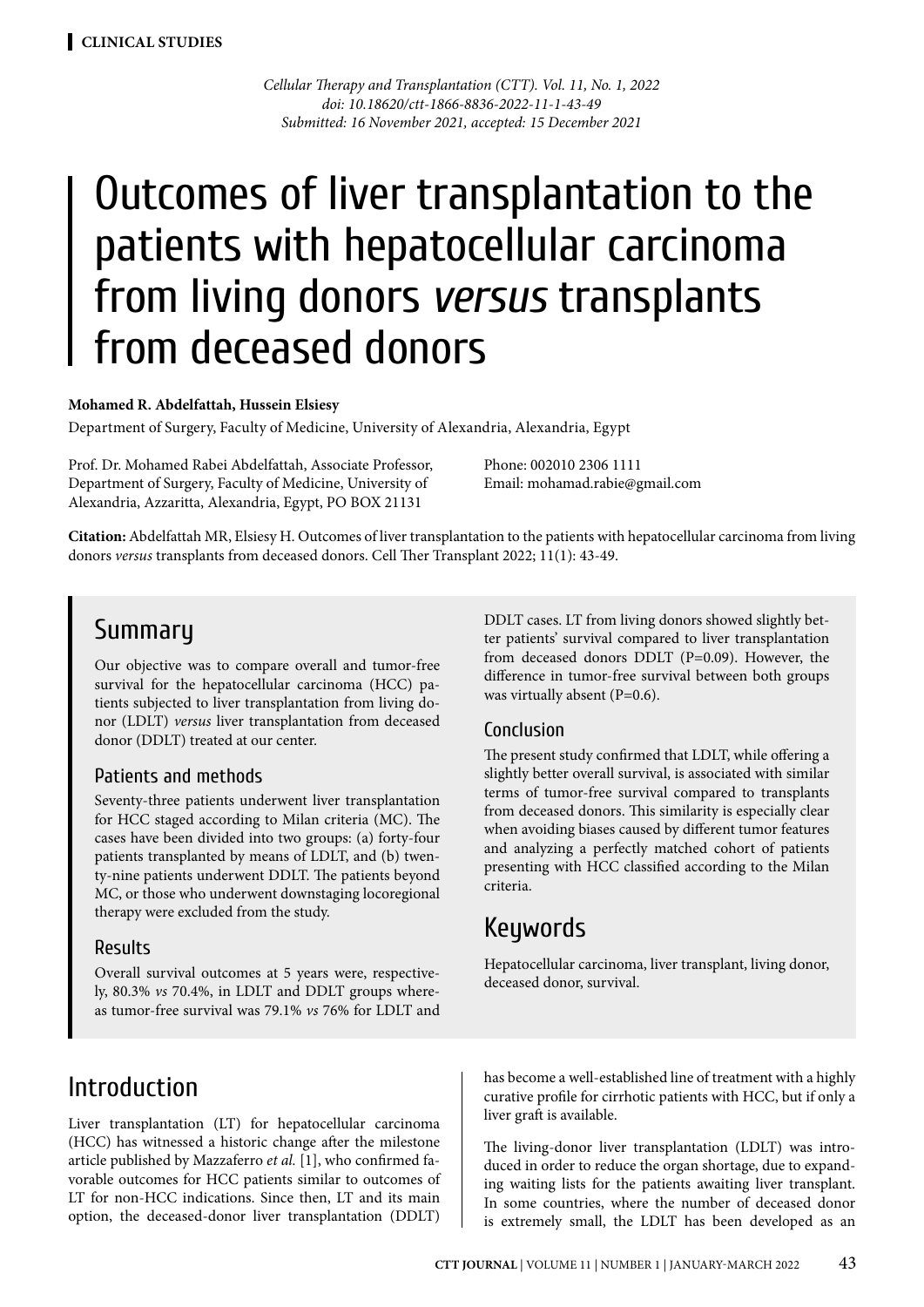alternative treatment for the end-stage liver diseases, thus becoming an established treatment in HCC cases [2].

Nevertheless, recurrent HCC (rHCC) is still reported in up to 15% of cases following LT. HCC relapse is associated with dismal prognosis and, subsequently, LT failure in most instances [3]. Currently, LT for HCC has increased four-fold since early 2000s [4]. The impact of recurrent HCC is further enhanced by scarcity of liver grafts and fast expansion of LT waiting lists, whereas hepatic resection and other ablative modalities can offer up to 50% patient survival for HCC relapse [5].

Patient survival was shown to be better following LDLT for HCC compared to those transplanted from Deceased Donor (DD) [6, 7]. Many factors were held responsible for such results, including shorter time to transplant, better graft quality with shorter ischemia period.

Moreover, with the accumulation of cases, the impact of LDLT on the rHCC rates after LT has drawn attention of transplant community, since some reports showed higher incidence of rHCC following LDLT [8].

Many pathogenetic mechanisms were considered to explain these reports, including higher cytokine production in regenerating liver grafts and reduced time to transplant that could conceal aggressive tumor biology promoting the HCC recurrence [9-11]. These data were further analyzed to compare rHCC for patients transplanted from LDLT and DDLT source [12-15].

Hence, the aim of our single-center study was to compare overall and tumor-free survival among HCC patients subjected to liver transplantation from living donor (LDLT) *versus* liver transplant from deceased donor (DDLT).

## Materials and methods

The study was started after obtaining the approval of Research Ethics Committee at our institution. All the patients were consented for the use of their clinical and pathological data for research purposes in anonymous manner, the patients were also informed that their decision to approve or disapprove the research consent will not influence their clinical management.

The cases of pediatric LT or liver retransplantation were excluded from this study. Finally, 136 patients diagnosed with HCC approved the research consent, being subsequently included in the study. Medical charts of the included patients were retrospectively reviewed. HCC was diagnosed by contrast-enhanced computed tomography (CT) and/or abdominal magnetic resonance imaging (MRI). The disease staging was based on chest CT, cranial CT, and technetium-99m bone scintigraphy, to exclude extra-hepatic disease. The following exclusion criteria were considered absolute contraindications for LT at our center:

• Failed or unfeasible downstaging of HCC originally beyond Milan, or UCSF transplant criteria, i.e., stable disease (SD), progressive disease (PD) according to modified RECIST criteria (16);

- Active extra-hepatic malignancies (excluding non-melanoma skin cancers);
- Untreatable advanced cardiopulmonary disease;
- Active infections e.g., active tuberculosis, uncontrollable sepsis;
- Unstable major psychiatric disorders;
- Disabling extensive intracranial neurological deficit;
- Substance abuse or active alcohol abuse over last 6 months;
- Documented medical non-compliance.

A total of 115 adult patients underwent LT for HCC at our institution between August 2006 and December 2019. LT was performed using either cadaveric, or living donor liver transplantation (LDLT). In LDLT setting, the donors were first- and second-degree relatives of respective patients.

Seventy-three patients conformed with Milan liver transplant criteria (MC) and, for the sake of comparison, they were divided into two groups as follows: Group A included forty-four HCC patients transplanted from living donors (LDLT); Group B consisted of twenty-nine HCC patients who received DDLT.

Fig. 1 illustrates the distribution of HCC patients with respect to decision for LT, and if the transplant was performed as LDLT or DDLT. The patients beyond Milan criteria, or those subjected to downstaging locoregional therapy were excluded from the study.

Details of the transplant procedure were documented; tumor characteristics were based on the pathological findings. HCC size, number of foci, tumor grade, and lymphatic invasion were diagnosed by an experienced pathologist. Demographic data, pre-transplant features, procedure-related variables, pathological findings were retrieved from the patient charts. Triple immunosuppression protocol was applied for the LT recipients including calcineurin inhibitor (CNI), glucocorticosteroids, and mycophenolate mofetil. Clinical and laboratory data were analyzed with t-test and Chi-square test. P-value of <0.05 was considered statistically significant. Kaplan-Meier curves were used to express survival outcomes, and statistical significance was determined by logrank test. Overall and tumor-free survival were determined during the control contacts and examination of the patients.

Patient survival was calculated from the date of LT to the date of death or the date of the last follow-up for surviving patients. Graft survival was estimated as a death-censored graft survival. It was calculated from the date of transplantation to the date of irreversible graft failure signified by relisting of the patient on liver transplant waiting list, this method was used to avoid estimation of death with a functioning graft as a graft failure. Tumor-free survival was estimated from the date of transplant to the date of confirmed pathological evidence of recurrent HCC.

## Results

Seventy-three patients underwent LT between August 2006 and December 2019 at our center for HCC which met MC. Table 1 is summarizing pre-transplant and pathological variables for these patients.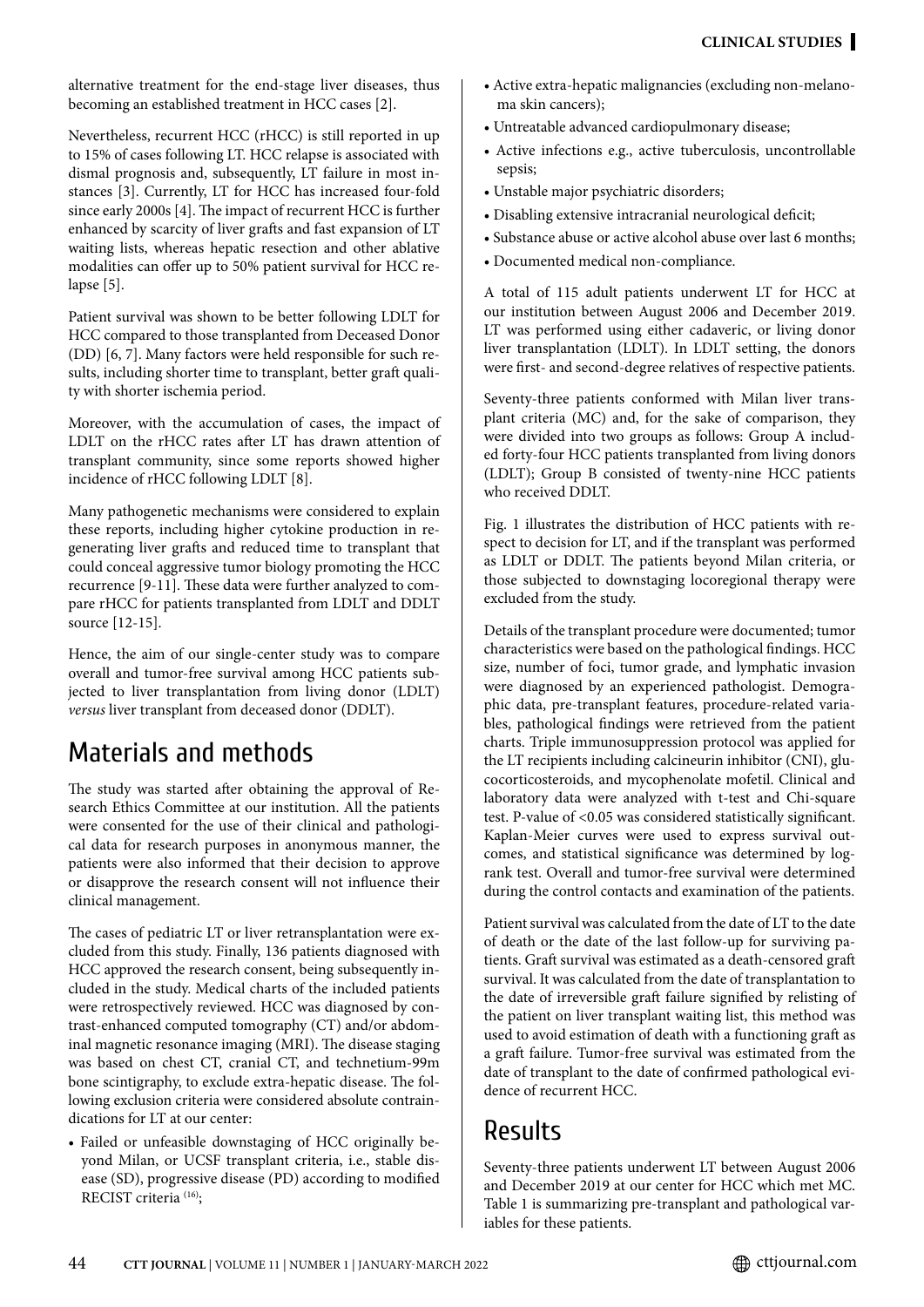

### **Figure 1. Flowchart of HCC patients enrolled during the study period**

**Table 1. Comparison of pre-transplant and pathological findings in LDLT and DDLT groups of the patients with hepatocellular carcinoma**

| <b>Variables</b>                                                                    |                             |                                                   | Group A (LDLT)<br>$N = 44$  |                | Group B (DDLT)<br>$N=29$    |                          | P value  |
|-------------------------------------------------------------------------------------|-----------------------------|---------------------------------------------------|-----------------------------|----------------|-----------------------------|--------------------------|----------|
|                                                                                     |                             |                                                   | <b>Number</b><br>(percent)* | Mean & SD      | <b>Number</b><br>(percent)* | Mean & SD                |          |
| <b>Patients</b><br>Demographics                                                     | Gender                      | Female<br>$N=33$                                  | 20 (45.5%)                  |                | 13 (44.8%)                  |                          | 1.0      |
|                                                                                     |                             | Male<br>$N=40$                                    | 24(54.5%)                   |                | 16 (55.2%)                  |                          |          |
|                                                                                     | Age(years)<br>Range (39-67) |                                                   |                             | $61.8 \pm 3.5$ |                             | $58.1 \pm 6.3$           | 0.002    |
| Indication of Transplant                                                            | $HCV$ (n=44)                |                                                   | 29 (65.9%)                  |                | 15 (51.7%)                  |                          | 0.33     |
|                                                                                     | HBV (n=19)                  |                                                   | 9 (20.5%)                   |                | 10 (34.5%)                  |                          | 0.28     |
|                                                                                     | <b>Others</b>               | Cryptogenic<br>$(n=6)$                            | 3(6.8%)                     |                | 3 (10.3%)                   |                          | 0.68     |
|                                                                                     |                             | Non Alcoholic<br>steatohepatitis<br>$(NASH)(n=3)$ | 2(4.5%)                     |                | 1(3.5%)                     |                          | 0.99     |
|                                                                                     |                             | HCV&HBV(n=1)                                      | 1(2.3%)                     |                | $\pmb{0}$                   |                          | 0.99     |
| Child - Turcotte - Pugh (CTP) score<br>Range (6-9 point)                            |                             |                                                   | $\overline{\phantom{0}}$    | $8.0 + 0.9$    | $\qquad \qquad -$           | $7.7 \pm 0.6$            | 0.12     |
| Model for end-stage liver disease<br>(MELD) score<br>Range (12-25 points)           |                             |                                                   |                             | $19 + 5.5$     | ÷                           | $17.1 \pm 5.4$           | 0.15     |
| Time to Transplant                                                                  |                             |                                                   | $\qquad \qquad -$           | $35.8 \pm 4.5$ | $\overline{\phantom{0}}$    | $94.7 \pm 8.3$           | < 0.0001 |
| <b>Tumor size</b>                                                                   |                             |                                                   | $\qquad \qquad -$           | $2.4 \pm 0.5$  | $\overline{\phantom{0}}$    | $2.6 \pm 0.7$            | 0.16     |
| Number of lesions                                                                   |                             |                                                   |                             | $1.4 \pm 0.7$  | $\overline{a}$              | $1.6 \pm 0.5$            | 0.19     |
| <b>Total Tumor Volume (TTV)</b>                                                     |                             |                                                   | ÷.                          | 109.2±79.7     | $\overline{\phantom{0}}$    | 132.2±67                 | 0.2      |
| Well (n=18)<br>Moderate<br>$(n=44)$<br><b>Tumor Differentiation</b><br>Poor $(n=4)$ |                             |                                                   | 12 (27.3%)                  |                | 6 (20.7%)                   |                          |          |
|                                                                                     |                             |                                                   | 24 (54.5)                   |                | 20 (69%)                    |                          | 0.7      |
|                                                                                     |                             |                                                   | 3(6.8%)                     |                | 1(3.4%)                     |                          |          |
|                                                                                     |                             | Necrotic (n=7)                                    | 5 (11.4%)                   |                | 2(6.9%)                     |                          |          |
| Lympho-vascular invasion (n=6)                                                      |                             |                                                   | 4 (9.1%)                    | $\equiv$       | 2(6.9%)                     | $\overline{\phantom{0}}$ | 0.99     |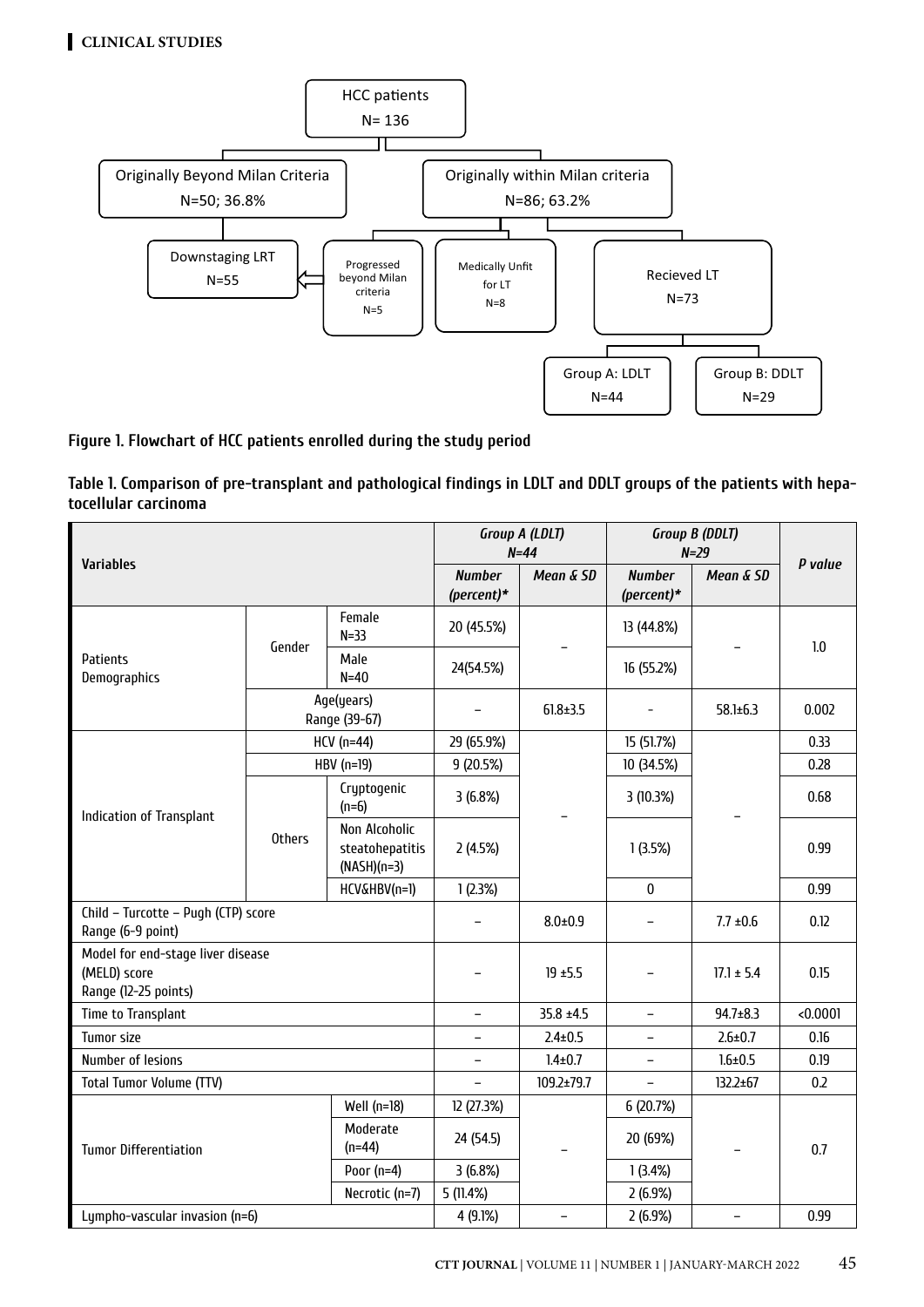Time to transplant ranged from 10 to 185 days, patients' age, and time to transplant differed significantly between group A (living donors) and B (deceased donors), (P value, 0.002 and <0.001 respectively). On the other hand, pathological variables did not show significant difference between both groups.

The mean post-transplant follow-up for the studied patients was 46±33.3 months, ranging from 24.3 to 149.9 months. The overall 5-year patient survival, graft survival and tumor-free survival were 78.6%, 90.1% and 86.3% respectively. During the follow-up, a total of six patients manifested with rHCC (8.2%), i.e., four patients (9.1%) developed rHCC in group A, compared to two-cases (6.9%) of rHCC in group B patients, p value was 0.99. With respect to survival outcomes, LDLT group slightly differed from those who received DDLT. The overall patient survival was higher in Group A, at P=0.09 (log-rank test).

Conversely, tumor-free survival was only marginally better in group B, but it did not reach the significance level (P=0.6). On the other hand, graft survival was almost the same in both groups (P=0.99), as seen in Fig. 2  $(A, B, C)$ .



**Figure 2. Comparisons for overall survival (A), tumor-free survival (B) and graft survival (C) between the groups A**  70,0% **(LDLT) and B (DDLT) using the Kaplan-Meier approach**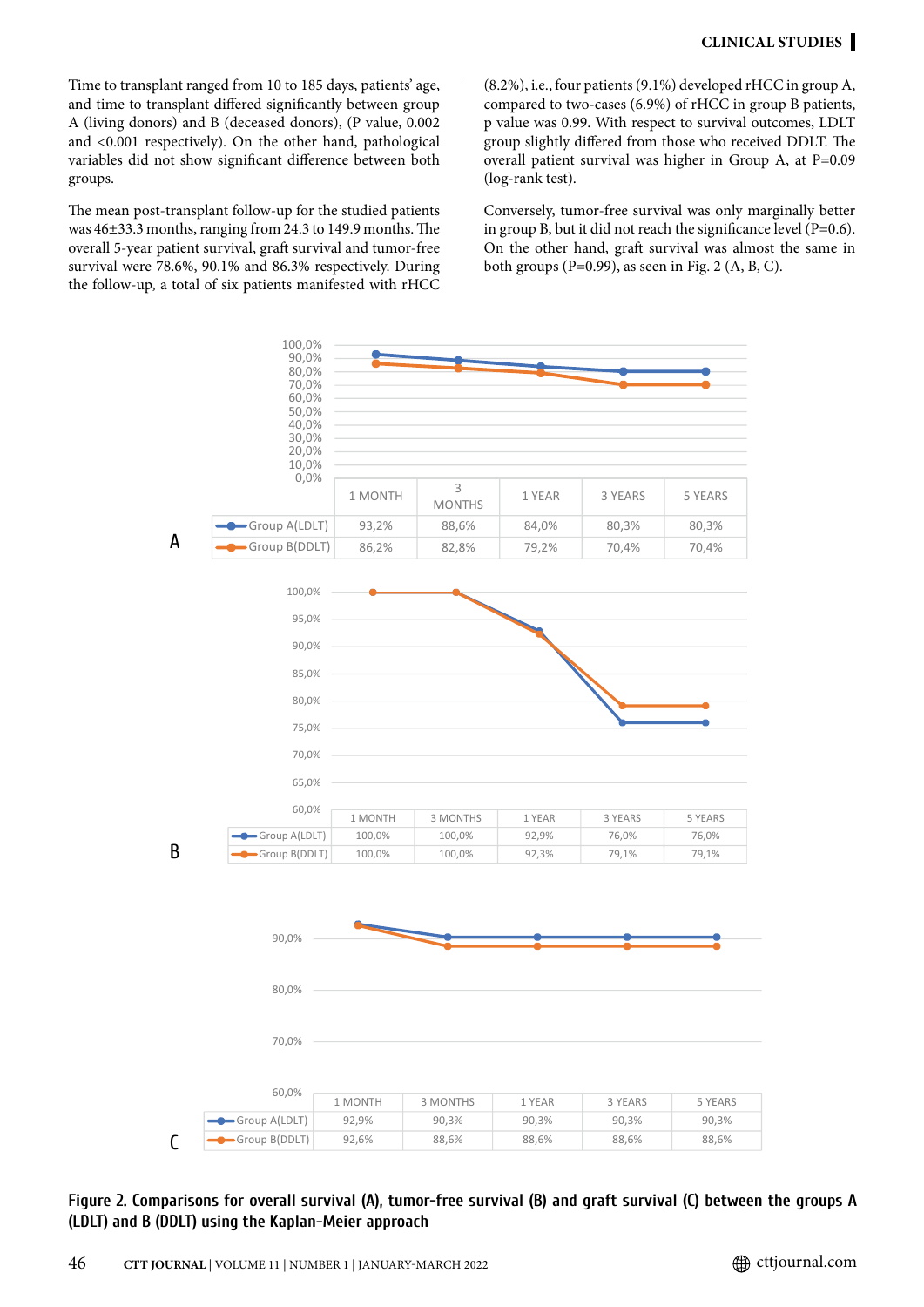## **Discussion**

There is a convincing evidence, that LT offers an excellent chance for cure of patients presenting with HCC, especially when their tumor burden is still within Milan criteria. The main concern regarding LT for HCC patients is the issue of liver graft availability and ethical costs to obtain it. Ethical concerns always overshadow the excellent results for LT in HCC patients, especially when allocation system favors HCC patients by the addition of 22 points [3, 4]. Consequently, more liver grafts are being allocated to HCC patients on the expense of patient suffering from liver insufficiency only. Furthermore, the use of LDLT to partially alleviate graft shortage is accompanied by inherent risk for healthy donor. Thus, outcomes of LT for HCC must be at optimal levels, to justify the ethical concerns encountered either in DDLT or LDLT settings. Hence, evaluation of clinical outcomes after LT for HCC in general, and comparative assessment of either LDLT or DDLT advantages over other options is quite important, especially in transplant centers where both LT modes are available.

DDLT is associated with long waiting times and consequently increased mortality and delisting rate while awaiting liver transplant. *Hogen et al.* [17], reported significantly higher waiting list mortality in UNOS regions with long waiting times compared to regions with short waiting times.

One of the main LDLT benefits is its ability to reduce the time to transplant and decrease the waiting list dropout. This is especially vital to the patients with HCC, to avoid tumor progression. *Sandhu et al.* [18], described a significantly shorter waiting time for LDLT compared to DDLT (3.1 *vs* 5.3 months respectively). Similarly, the current study reported significant data from the current study which showed 15% dropout rate for the patients originally presenting with HCC within Milan criteria. More than one third of this dropout rate was due to tumor progression. These patients underwent downstaging protocol using different locoregional neoadjuvant techniques.

The dropout rates vary considerably according to graft allocation policies. In the USA, there is a considerable variability of dropout rate based on the transplant waiting times. *Mehta et al.* [18], compared the dropout risk for HCC patients who received MELD exception points from 2005 and 2014. They described a significantly higher risk for dropout in UNOS regions with long transplant waiting times, the difference was three times higher than in the areas with short transplant waiting times (24% *vs* 8% dropout rate, respectively).

Few studies addressed the question of whether LDLT is associated with higher recurrence rate for HCC compared to DDLT, or not. One of the earliest reports on this issue (*Lo et al.*) described a significantly more common HCC recurrence at their LDLT arm (43 patients), compared to DDLT arm which included 17 patients. The study included heterogenous patient groups, i.e., corresponding the Milan or UCSF criteria, and beyond them. The cases subjected to downstaging locoregional therapy were not excluded from the study [12]. Similar findings were reported by *Fischer et al.* in their large cohort of patients, and they referred to different tumor

characteristics, pretransplant locoregional therapies and short time to transplant as the key factors that explain the higher reported rHCC rates following LDLT [13].

On the other hand, *Di Sandro et al.*, reported that LDLT had the same tumor-free survival compared to DDLT in the patients presenting within Milan transplant criteria, when tumor characteristics were kept unified during the study, and MC was recommended as the selection tool for further comparison of both LT modes [14]. Hence, this study reports similar findings, since LDLT was found to be insignificantly different from DDLT regarding tumor-free survival.

Such results were again confirmed by *Sandhu et al.*, where the similar tumor-free survival rates were described in both LDLT and DDLT in a well-matched cohort of patients, especially for the tumor characteristics [15]. *Ogawa et al.*, and *Akamatsu et al.*, described comparable outcomes for both LDLT and DLT [19, 20]. Furthermore, *Zhu et al*., and *Zhang et al.* in their recently reported meta-analysis concluded that LDLT was not inferior to DDLT regarding overall or tumor-free survival [21, 22].

# Conclusion

The results of the current study conclude that LDLT – while offering a slightly better overall survival – has insignificantly shorter tumor-free survival compared to DDLT. This is especially true, when the bias from different tumor characteristics was eliminated by studying a perfectly matched cohort of patients presenting with HCC within MC. Furthermore, LDLT group had a significantly shorter time to transplant compared to DDLT group. Consequently, the resulting decrease in dropout rate should be considered when comparing LLDT and DDLT options.

# Conflict of interests

With respect to the current study, the authors declare neither any conflict of interest, nor financial issues to be disclosed.

# References

1. Mazzaferro V, Regalia E, Doci R, Andreola S, Pulvirenti A, Bozzetti F, et al. Liver transplantation for the treatment of small hepatocellular carcinomas in patients with cirrhosis. N Engl J Med. 1996;334:693-699. doi: [10.1056/](http://doi.org/10.1056/NEJM199603143341104) [NEJM199603143341104](http://doi.org/10.1056/NEJM199603143341104)

2. Akamatsu N, Sugawara Y, Kokudo N. Living donor liver transplantation for patients with hepatocellular carcinoma. Liver Cancer. 2014; 3: 108-118. doi: [10.1159/000343866](http://doi.org/10.1159/000343866)

3. Ioannou GN, Perkins JD, Carithers RL Jr. Liver transplantation for hepatocellular carcinoma: impact of the MELD allocation system and predictors of survival. Gastroenterology. 2008; 134:1342-1351. doi: [10.1053/j.gastro.2008.02.013](http://doi.org/10.1053/j.gastro.2008.02.013)

4. Massie AB, Caffo B, Gentry SE, Hall EC, Axelrod DA, Lentine KL, et al. MELD exceptions and rates of waiting list outcomes. Am J Transplant. 2011;11:2362-2371. doi: [10.1111/j.1600-6143.2011.03735.x](http://doi.org/10.1111/j.1600-6143.2011.03735.x)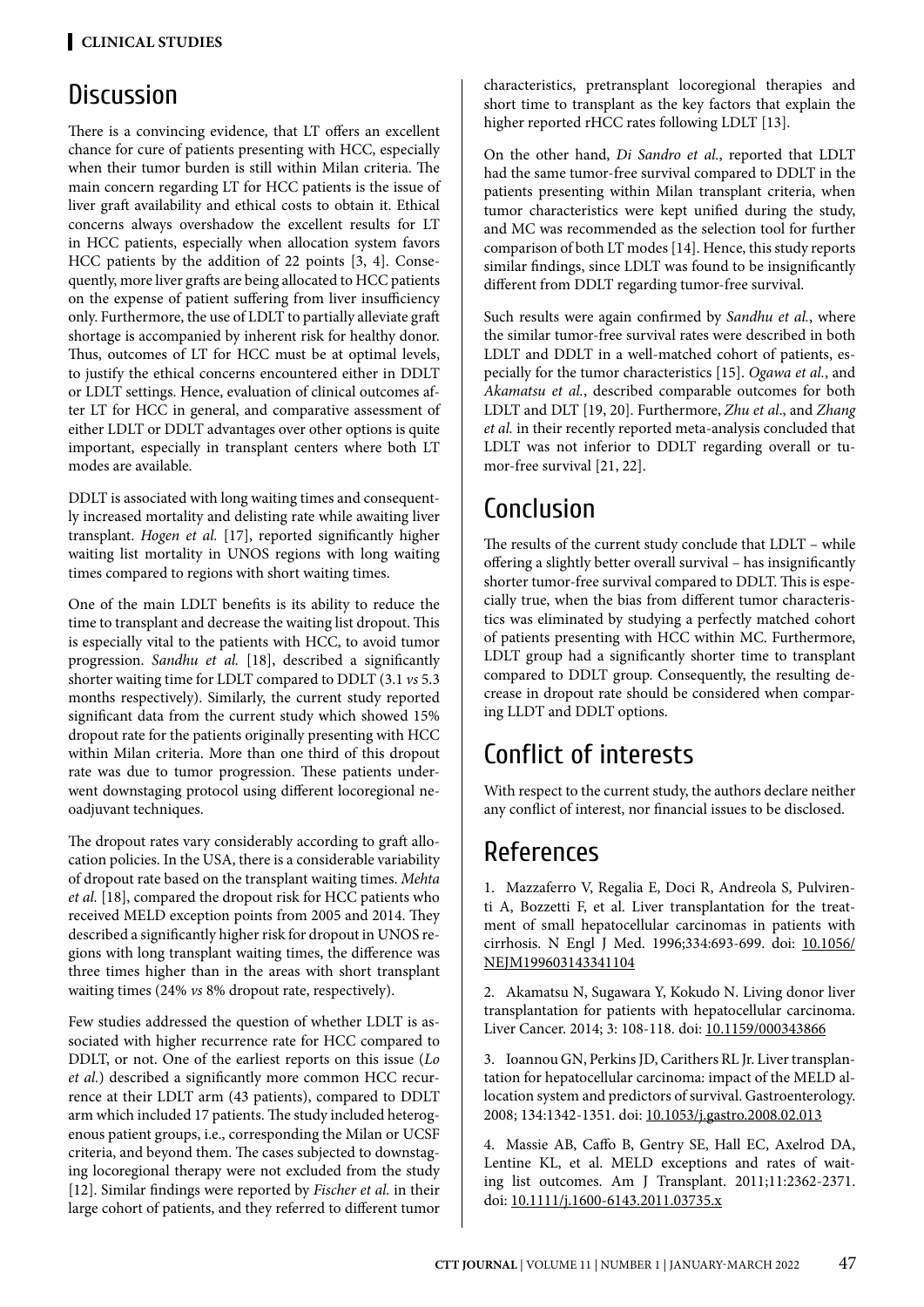5. Bodzin AS, Lunsford KE, Markovic D, Harlander-Locke MP, Busuttil RW, Agopian VG. Predicting mortality in patients developing recurrent hepatocellular carcinoma after liver transplantation: impact of treatment modality and recurrence characteristics. Ann Surg. 2017;266:118-125. doi: [10.1097/SLA.0000000000001894](http://doi.org/10.1097/SLA.0000000000001894)

6. Gondolesi GE, Roayaie S, Muñoz L, Kim-Schluger L, Schiano T, Fishbein TM, et al. Adult living donor liver transplantation for patients with hepatocellular carcinoma: extending UNOS priority criteria. Ann Surg. 2004; 239:142- 149. doi: [10.1097/01.sla.0000109022.32391.eb](http://doi.org/10.1097/01.sla.0000109022.32391.eb)

7. Kulik L, Abecassis M. Living donor liver transplantation for hepatocellular carcinoma. Gastroenterology. 2004; 127:S277-S282. doi: [10.1053/j.gastro.2004.09.042](http://doi.org/10.1053/j.gastro.2004.09.042)

8. Vakili K, Pomposelli JJ, Cheah YL, Akoad M, Lewis WD, Khettry U, et al. Living donor liver transplantation for hepatocellular carcinoma: increased recurrence but improved survival. Liver Transpl. 2009; 15:1861-1866. doi: [10.1002/](http://doi.org/10.1002/lt.21940) [lt.21940](http://doi.org/10.1002/lt.21940)

9. Yang ZF, Poon RT, Luo Y, Cheung CK, Ho DW, Lo CM, et al. Up-regulation of vascular endothelial growth factor (VEGF) in small-for-size liver grafts enhances macrophage activities through VEGF receptor 2-dependent pathway. J Immunol. 2004; 173:2507-2515. doi: [10.4049/jimmunol.173.4.2507](http://doi.org/10.4049/jimmunol.173.4.2507)

10. Shi JH, Huitfeldt HS, Suo ZH, Line PD. Growth of hepatocellular carcinoma in the regenerating liver. Liver Transpl. 2011;17:866-874. doi: [10.1002/lt.22325](http://doi.org/10.1002/lt.22325)

11. Efimova EA, Glanemann M, Liu L, Schumacher G, Settmacher U, Jonas S, et al. Effects of human hepatocyte growth factor on the proliferation of human hepatocytes and hepatocellular carcinoma cell lines. Eur Surg Res. 2004; 36:300- 307. doi: [10.1159/000079915](http://doi.org/10.1159/000079915)

12. Lo CM, Fan ST, Liu CL, Chan SC, Ng IO, Wong J. Living donor *versus* deceased donor liver transplantation for early irresectable hepatocellular carcinoma. Br J Surg. 2007; 94:78- 86. doi: [10.1002/bjs.5528](http://doi.org/10.1002/bjs.5528)

13. Fisher RA, Kulik LM, Freise CE, Lok AS, Shearon TH, Brown RS Jr, et al, for A2ALL Study Group. Hepatocellular carcinoma recurrence and death following living and deceased donor liver transplantation. Am J Transplant. 2007; 7: 1601-1608. doi: [10.1111/j.1600-6143.2007.01802.x](http://doi.org/10.1111/j.1600-6143.2007.01802.x)

14. Di Sandro S, Slim AO, Giacomoni A, Lauterio A, Mangoni I, Aseni P, et al. Living donor liver transplantation for hepatocellular carcinoma: long-term results compared with deceased donor liver transplantation. Transplant Proc. 2009; 41: 1283-1285. doi: [10.1016/j.transproceed.2009.03.022](http://doi.org/10.1016/j.transproceed.2009.03.022)

15. Sandhu L, Sandroussi C, Guba M, Selzner M, Ghanekar A, Cattral MS, et al. Living donor liver transplantation *versus* deceased donor liver transplantation for hepatocellular carcinoma: comparable survival and recurrence. Liver Transpl. 2012; 18(3):315-22. doi: [10.1002/lt.22477](http://doi.org/10.1002/lt.22477)

16. Lencioni R, Llovet JM. Modified RECIST (mRECIST) assessment for hepatocellular carcinoma. Semin Liver Dis. 2010;30(1):52-60. doi: [10.1055/s-0030-1247132](http://doi.org/10.1055/s-0030-1247132)

17. Hogen R, Dinorcia J, Lo M, Nguyen B, Genyk Y, Sher L, Dhanireddy K. Long wait time regions for liver transplantation for HCC have a higher cumulative incidence of death. [abstract]. Am J Transplant. 2017; 17 (suppl 3).

18. Mehta N, Dodge JL, Hirose R, Roberts JP, Yao FY. Increasing liver transplantation wait-list dropout for hepatocellular carcinoma with widening geographical disparities: implications for organ allocation. Liver Transpl. 2018; 24(10):1346-1356. doi: [10.1002/lt.25317](http://doi.org/10.1002/lt.25317)

19. Ogawa K, Takada Y. Living vs. deceased-donor liver transplantation for patients with hepatocellular carcinoma. Transl Gastroenterol Hepatol. 2016;1:35. doi: [10.21037/](http://doi.org/10.21037/tgh.2016.04.03) [tgh.2016.04.03](http://doi.org/10.21037/tgh.2016.04.03). eCollection 2016

20. Akamatsu N, Sugawara Y, Kokudo N. Living-donor vs deceased-donor liver transplantation for patients with hepatocellular carcinoma. World J Hepatol. 2014; 6(9):626-631. doi: [10.4254/wjh.v6.i9.626](http://doi.org/10.4254/wjh.v6.i9.626)

21. Zhu B, Wang J, Li H, Chen X, Zeng Y. Living or deceased organ donors in liver transplantation for hepatocellular carcinoma: a systematic review and meta-analysis. HPB (Oxford). 2019; 21(2):133-147. doi: [10.1016/j.hpb.2018.11.004](http://doi.org/10.1016/j.hpb.2018.11.004)

22. Zhang HM, Shi YX, Sun LY, Zhu ZJ. Hepatocellular carcinoma recurrence in living and deceased donor liver transplantation: a systematic review and meta-analysis. Chin Med J. 2019; 132(13):1599-1609. doi: [10.1097/](http://doi.org/10.1097/CM9.0000000000000287) [CM9.0000000000000287](http://doi.org/10.1097/CM9.0000000000000287)